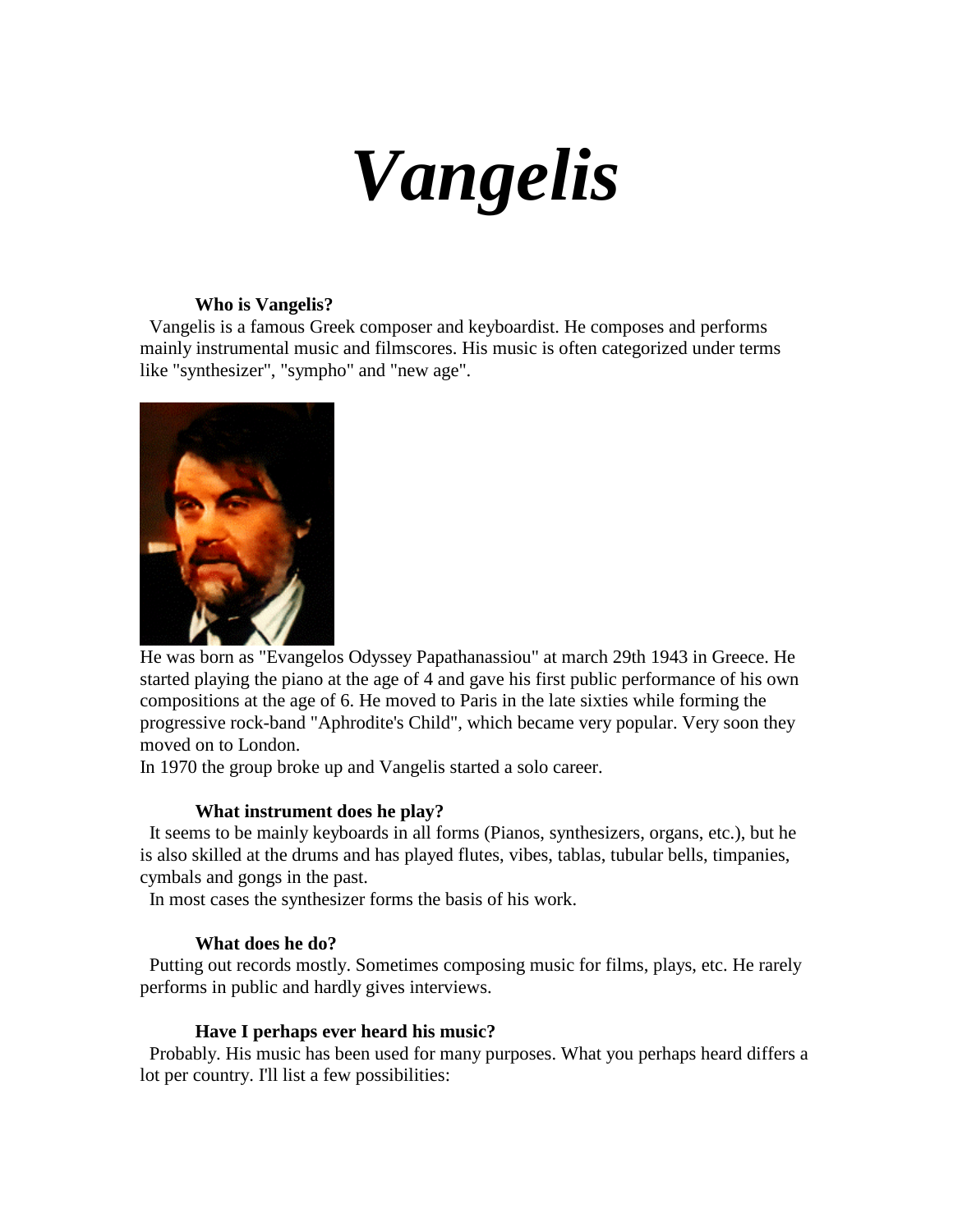The German boxer Henry Maske used Vangelis' theme for the film "1492, the Conquest of Paradise" (1992) as his victory tune in 1995. As a result of this the CD single and later the album were rereleased in Europe and reached the tops of most of the charts.

Interesting to note is that Maske never got to meet Vangelis. Maske: "Ich lad' ihn immer ein, aber er kommt nie. Er ist zu sensibel furs Boxen." (I invited him often, but he doesn't come. He's to sensitive for boxing.)

Also heavyweight boxer Tommy Morrison from the USA used this track, but it did not result in any success. Neither for the music nor the boxer.

 The main theme for Hugh Hudson's film "Chariots of Fire"(1981) won Vangelis an Oscar and has hit many charts back then. After that it was used as theme for the Olympic games in Sarajevo in 1984. Since then it seems to pop up in just about every documentary about the Olympics and many commercials all over the world, like recently for the "Citroen Xantia".

 The famous television series Cosmos used lots of Vangelis music, mainly from the album "Heaven and Hell" (1975).

 In the Netherlands music from "The Spiral" was used as theme music for the popular science-show "Wondere Wereld" while "Kinematic" from the "Antarctica" album is often recognized as the "actionmusic" from "Wedden Dat?" In the USA commercials for "Gallo Wine" used the track "Hymne" from the album "Opera Sauvage" (1979).

In the early 80's Ford used the opening of "Chung Kuo" from the album "China" in their commercials for the "Mercury Lynx" while Chanel used "The Little Fete" from the same album around the same period for promotion of their "Chanel 5" perfume.

## **Some Personal information**

 Vangelis avoids public appearances. He rarely gives interviews and concentrates on making music.

 It is disputed if he is presently married. There is an old interview (Backstage 1982, Belgian musicians magazine) that claims he was once married to Vana Veroutis, a Greek female vocaliste who performed on Vangelis' albums "Heaven and Hell" and "La Fete Sauvage". Vangelis remarks in the interview he doesn't even know were she is at that moment.



On the other hand, Mark Griffin's book "The Unknown Man" makes no notice of this at all, but mentiones instead that Vangelis lived with Veronique Skawinska, who's responsible for most photographs used in the artwork of many of Vangelis his albums